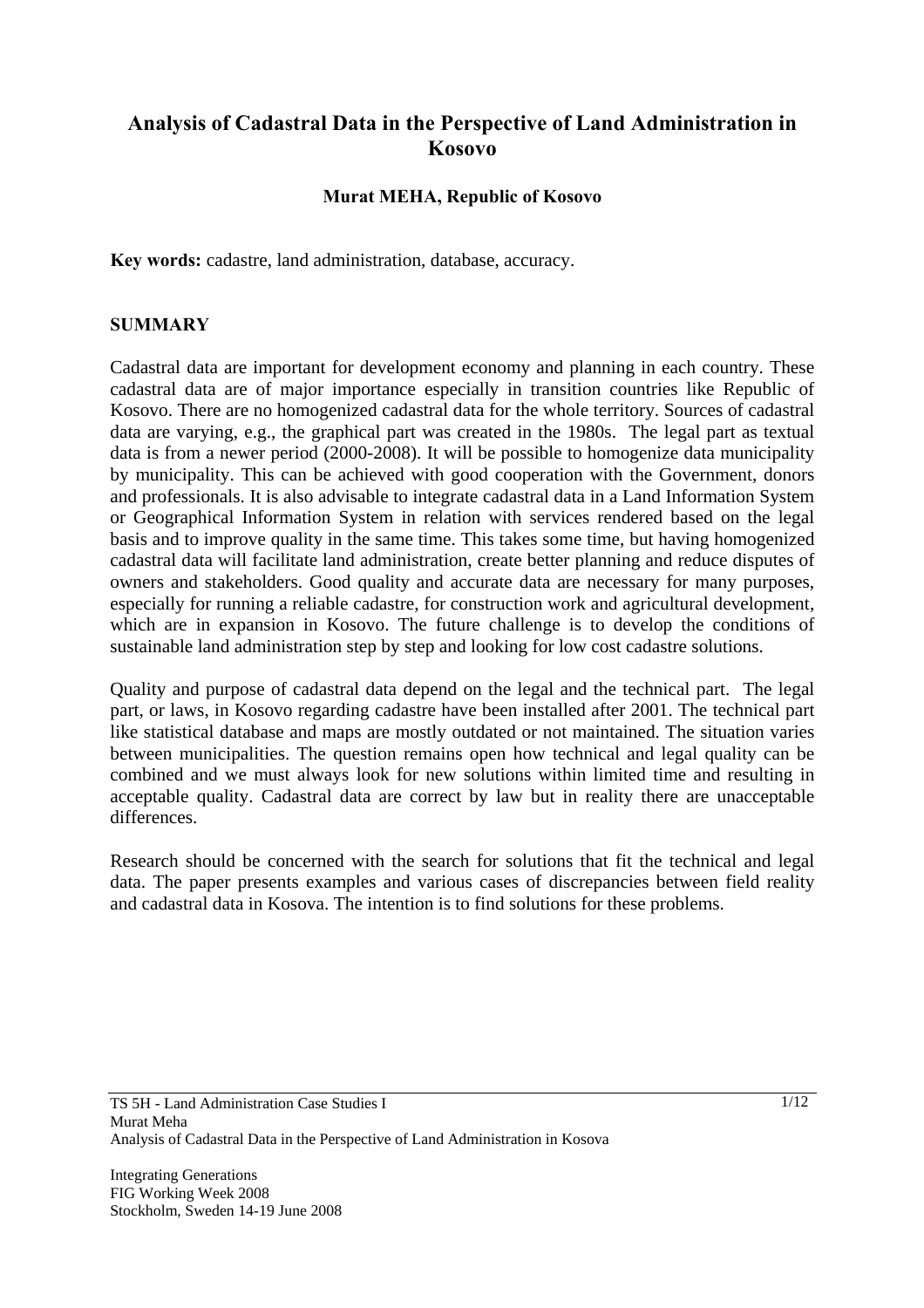# **ANALIZA E TË DHËNAVE KADASTRALE NË PERSPEKTIVEN E ADMINISTRIMIT TË TOKAVE NË KOSOVË**

### **Murat MEHA, Republika e Kosovës.**

**Fjalët kryesore**: kadastri, administrimi in tokave, baza e të dhënave, saktësia.

## **PËRMBLEDHJE**

Të dhënat kadastrale janë të rëndësishme për zhvillim ekonomik dhe planifikim të çdo vendi. Këto të dhëna kadastrale kanë rendësi të veçantë veçanërisht për vendet në tranzicion si është edhe Republika e Kosovës. Këtu nuk janë të homogjenizuara të dhënat kadastrale për tërë territorin. Burimi i të dhënave kadastrale ndryshon si psh të dhënat grafike janë të krijuara në vitet e 80ta. Ndërsa të dhënat juridike si pjese tekstuale e të dhënave janë të periudhës me të re (200-2008). Mundësitë janë qe të homogjenizohen të dhënat prej komunës në komunë Kjo mund të arrihet me kooperim të mirë me Qeverinë, donatoret dhe profesionistet. Gjithashtu është e nevojshme me i integrua të dhënat kadastrale në sistemin e administrimit të tokave dhe në sistemin e informimit gjeografik, me qellim të shërbimeve të bazuara në ligjet dhe përmirësimin e kualitetit në të njëjtën kohë. Natyrisht se kjo kërkon kohë, por duke i pasur të dhënat e homogjenizuara do të lehtësohet administrimi i tokave, krijohet mundësi për planifikim dhe zvogëlohen konfliktet dhe debatet në mes të pronarëve dhe shfrytëzuesve. Të dhënat me kualitet të mire dhe me saktësi të kërkuar janë të nevojshme për shumë qëllime, veçanërisht për krijimin e besueshmërisë në kadastër nga këndi i punëve ndërtimore dhe i zhvillimit të bujqësisë të cilat janë në hov të madhe në Kosovë. Sfidat e ardhme janë për zhvillimin e qëndrueshëm të administrimit të tokave hap pas hapi duke synuar për kosto të ulet të zgjidhjeve kadastrale.

Kualiteti dhe qëllimi i të dhënave është i lidhur në pjesën juridike dhe atë teknike. Ana ligjore për kadastër në Kosovë është e punuar pas vitit 2001. Ndërsa pjesa teknike e lidhur edhe me atë statistike të regjistrave të ndryshëm dhe hartat janë të vjetruara apo të pa mirëmbajtura. Gjendja është e ndryshme në komuna të ndryshme. Pyetja mbetet e hapur si te kombinohën mirë pjesa teknike dhe ligjore duke shikuar qe ato të arrihen në kohën e caktuar dhe me kualitet të pranueshëm. Të dhënat kadastrale janë korrekte sipas ligjit por në realitet aty ka diferenca të pa pranueshme.

Hulumtimi do të jetë i orientuar në gjetjen e zgjidhjeve i cili i bashkon të dhënat teknike dhe juridike. Punimi paraqet shembuj nga rastet e ndryshme të ndryshimeve në mes të realitetit në terren dhe të dhënave kadastrale në Kosovë. Synimi është qe të gjinden zgjidhjet për këtë problem.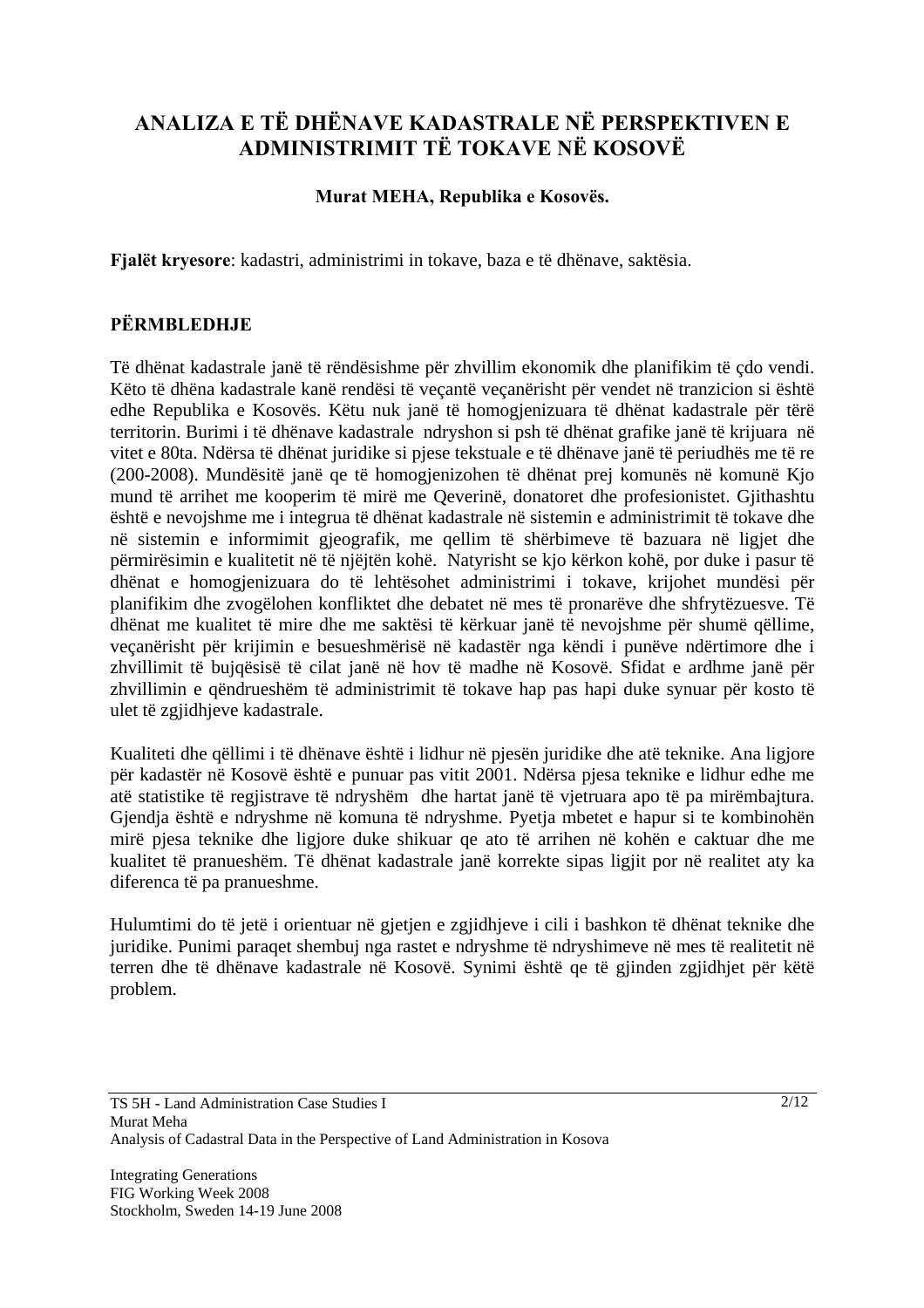# **Analysis of Cadastral Data in the Perspective of Land Administration in Kosovo**

## **Murat MEHA, Republic of Kosovo**

**Key words:** cadastre, land administration, database, accuracy.

### **1. INTRODUCTION**

Registration of property rights in the Immovable Property Right Register (IPRR) has to deal with legal and technical cadastral documents. Research has been done in three municipal Cadastre Offices in Kosovo during the period of December 2007 to March 2008. The purpose was (Technical R. 2008) to examine the quality of the maintenance of the 'manual' registration books, to examine the quality of the maintenance of the 'digital' IPRR database, and to compare the data in the books with the data in the 'digital' IPRR database. There were different findings as it is shown in section 2.2. Comparison of the current field situation with cadastral records, which date from at least three (3) years ago, reveals that coincidence is not high enough. In fact, maintenance of the cadastral data is ongoing, which means that the Municipal Cadastral Offices (MCO) have been updating the cadastral documents. Identification of land parcels is based on new data with a new approach to the graphical and GIS data securing land rights. This was an important task since the cadastral data incomplete or missing as a result of the recent war. Kosovo institutions were and still are facing different challenges on land administration when developing new projects on urban and agricultural land.

The word Cadastre has different meanings and different organizational patterns in different countries. Kosovo has a unified cadastre. It shows that the content of cadastre in Kosovo is based on two parts:

- GIS-data, from which graphical maps and statistical extracts can be derived and
- Immovable Property Right Register (IPRR) data.

These two parts can show all the needed data on ownerships, property rights and obligations, see fig.1.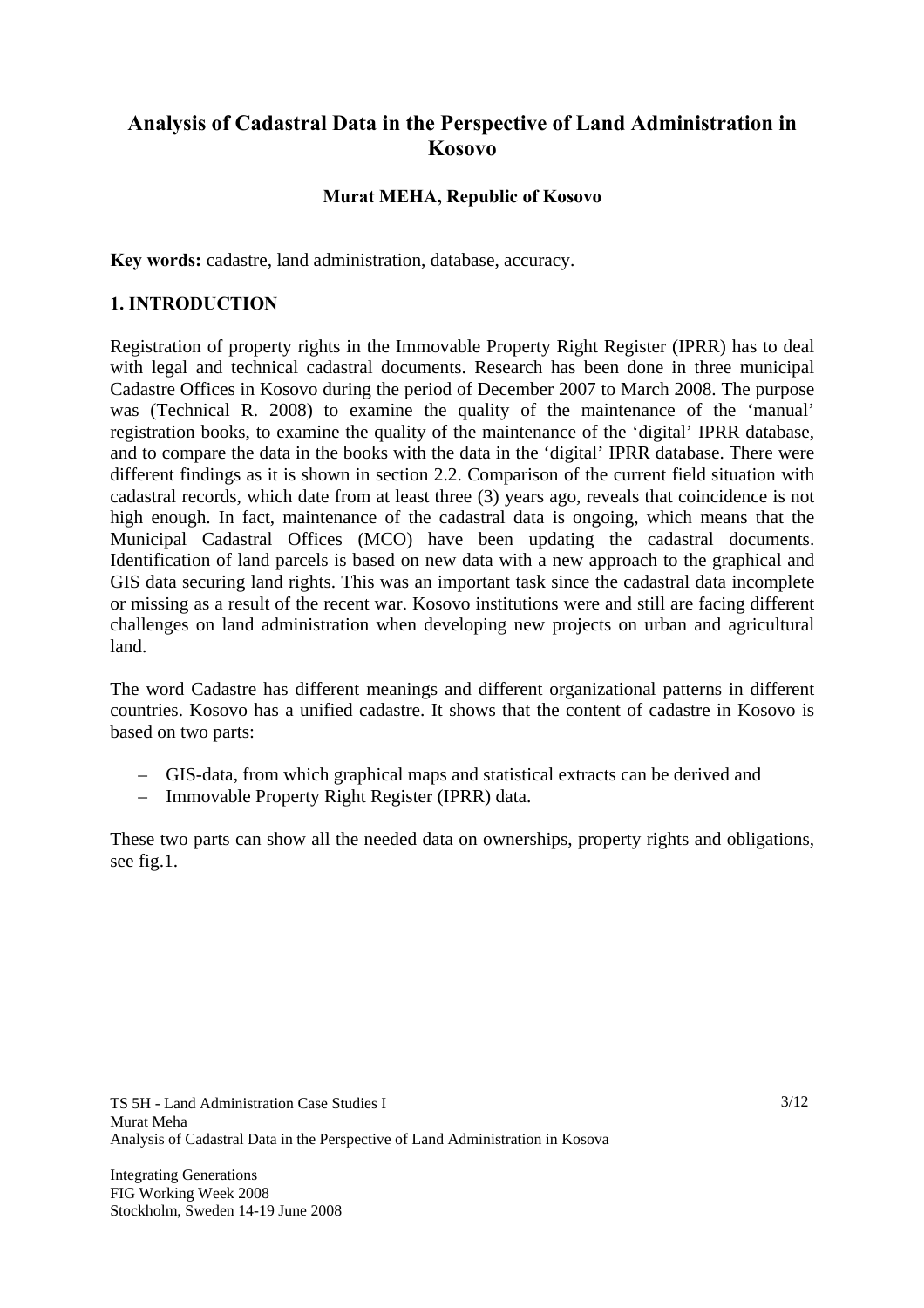

**Fig. 1**. Main parts of cadastre in Kosovo

Land administration has an important role for economic development. Changing the existing legal system is a serious matter and the development of new or additional legal procedures takes time. The aim of the cadastre in Kosovo is to harmonize and update the cadastral data on a high level in digital form. The fact that the cadastral system in Kosovo is a unified system does not simplify this task although it reduced the number of involved institutions.

Identification of land parcels facilitates land registration in critical phases for the society in Kosovo. Especially after the recent war, a restart of the economic development was necessary. Quite clearly, the society or people in general do not think of cadastres and registries as something very exciting in order to fulfil their needs. It is seen rather as a bureaucratic barrier to be overcome because they have to pass through the cadastre office if they want to achieve their goals. Sometimes people also do not trust bureaucracy aggravating the difficulty of establishing cadastral procedures.

A cadastral system is important for Kosovo's economy and rural development – especially now ((EC) No 1698/2005) – if it provides data about the property and the respective owners with high quality and accuracy. The main issue is economic development, which is closely linked to the property and status of the country. We can find out an important focus of the European Commission "Rural development and land development is not only a national but above all a European concern"; and that is the reason why the European Commission has to be concerned with a most efficient implementation of its development strategies (Thomas 2006).

### **2. ANALYSIS OF QUALITY OF CURRENT CADASTRAL DATA IN KOSOVO**

Quality and accuracy of cadastral data should promote new investments and inspire new approaches to different economic branches. Quality of geographic information is an important research topic in the field of geographic information science (Goodchild, 1992). A good legal base with clear rules set by the government is necessary to achieve satisfying results in the cadastral field. Analysis of cadastral data is a big challenge because sometimes cadastral records in Kosovo are missing because they were either taken away during the recent war or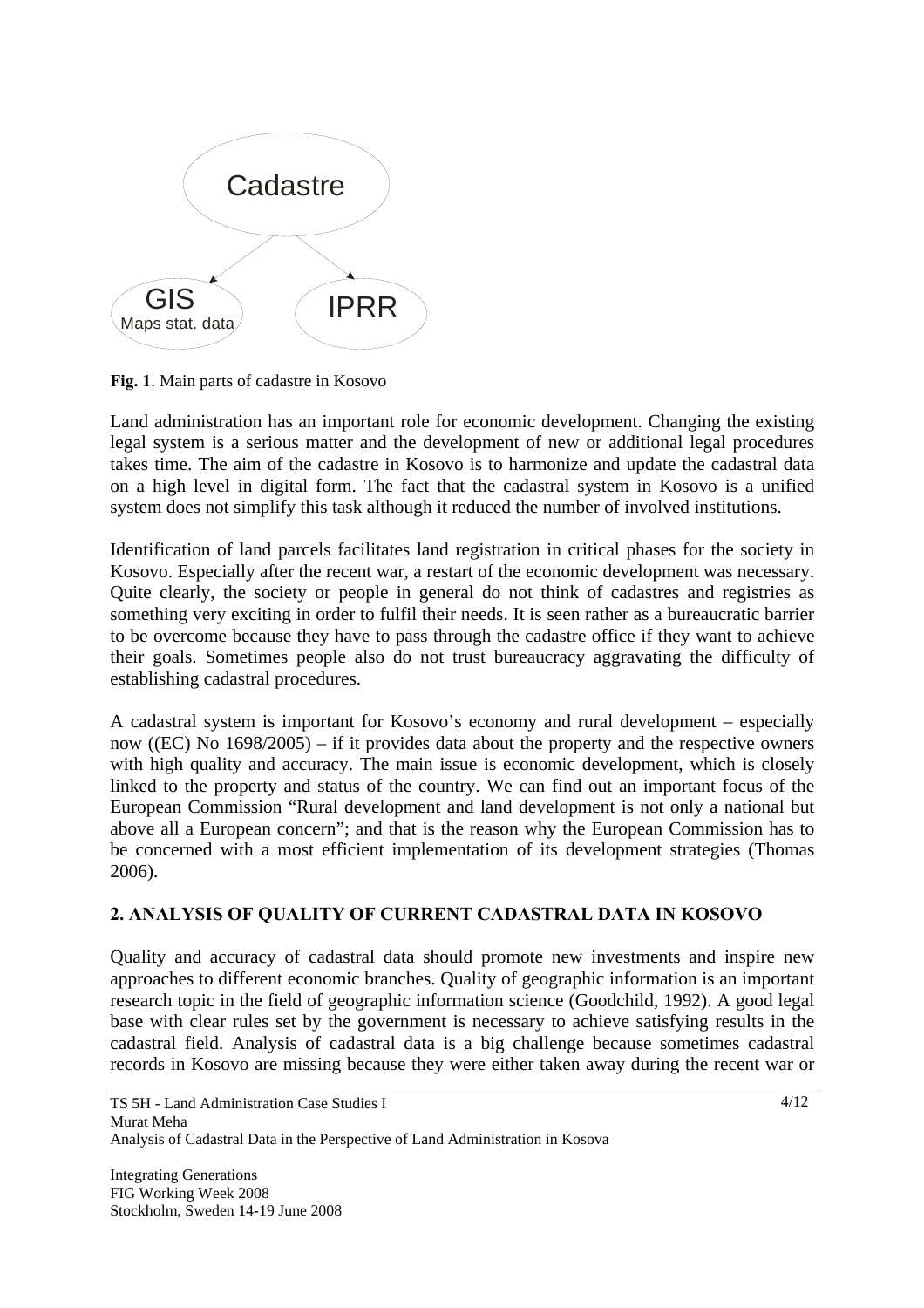have been damaged (Meha 2004). Other data, however, were up to date. Various factors influence the quality of data:

- sources of cadastral data are very heterogeneous,
- maps and registers belong to different periods (different decades) and
- identification of land parcels is based on maps of weak security.

Each of these factors has a high impact on the contents, vision and goals for a better planning and overall land administration. A current problem is that the vectorized boundaries of parcels on the map do not fit with boundaries defined on the ground within and acceptable error.

A process of establishing a systematic property registration has been in progress over recent years. Now a system for recording cadastral data is based on land administration laws (Law on Cadastre, Law on IPRR, Law on Mortgages) and other laws related to property rights. Formation and transactions of property rights should be performed according to the abovementioned laws. Municipal courts are authorized as a first stage to deal with disputes on real property boundaries and renew property boundaries marks in case of conflicts on parcels boundaries and other property right issues. Court procedures on property boundaries will use cadastral data only in cases when both counter-parties agree.

The legal basis for the registration of an immovable property right in cadastral register is:

- a valid document of a competent authority (judicial or administrative),
- a final decision of a competent court, or
- a legal transaction, evidenced by any document that complies with applicable law.

The main question before using cadastral data is "Do those data contain all necessary information to realize my project or to solve my problem?" Answer should be yes and a product that will be useful if the amount of deviation is within limited error. Quality of data should be separate into a legal part, a technical part, and current the field situation. All parts have big impact on quality of cadastral data but it is possible to solve starting from the current (field) situation – technical part–legal part. In this case cadastral model should contain homogeneous data.

## **2.1. How Can One Improve the Quality of Technical Data?**

The quality of cadastral data (areas) in Kosovo is defined based on Cadastral guidelines I&II. (Meha 2005). In the section Guidelines 2005/09 for the vectorization of parcels is setting the quality as an important issue as shown in table 1: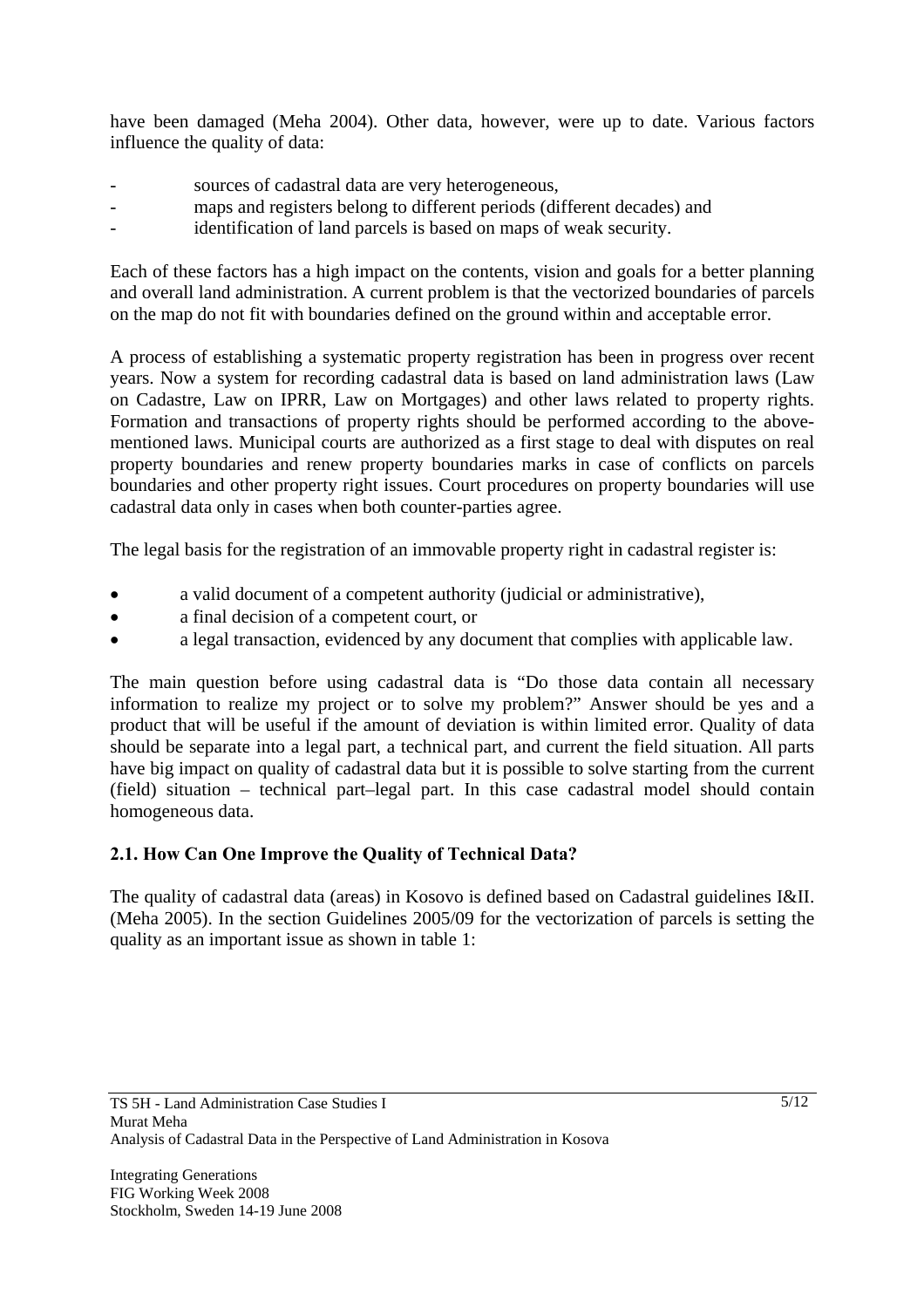### **Table 1.**

| Map scale | <b>Tolerances</b>        |
|-----------|--------------------------|
| 1:500     | $0.2 \times \sqrt{Area}$ |
| 1:1000    | $0.4 \times \sqrt{Area}$ |
| 1:2500    | $1.0 \times \sqrt{Area}$ |

What will be the influence of transformation compared to other errors of cadastral data? Following general error sources and their values were derived considering the applied technology and based on the results of two pilot projects done in 2003 in Gllogovc and Klina municipality (Technical R. 2003, Andersson. 2004). Some *a priori* reflections were made in order to classify the expected results. Stakeout errors are not taken into consideration; see table 2.

### **Table 2.**

| Error sources of basic cadastral data                      | for map scale 1:500 |
|------------------------------------------------------------|---------------------|
| Quality of surveying (Photogrammetry or<br>conventionally) | 0.10 <sub>m</sub>   |
| Drawing of plans                                           | $0.05$ m            |
| Printings from the original plans                          | $0.05$ m            |
| Vectorization of scanned plans after georeferencing        | $0.05$ m            |

The error margin is based on standard deviation and maximal error according to formula [1]. The expected total error of all influences for cadastral data of a plan in scale 1:500 is:

$$
\Sigma \sigma = \sqrt{\sigma_{\text{surveying}}^2 + \sigma_{\text{drawing}}^2 + \sigma_{\text{printing}}^2 + \sigma_{\text{vectorization}}^2} = 0.13m \tag{1}
$$

Taking into consideration formula (1) and based on adjustments of measurements the maximum limited error will be

 $\Delta_{\text{max}} = 2 \quad \text{or} \quad 3$  (2) where

 $\Delta_{\text{max}}$  - maximum limited error

– standard deviation

– total of influences of errors in cadastral maps according to scales

This maximum error can be met by the accuracy of vectorized cadastral maps but it cannot satisfy the accuracy requirements of owners. The land price in urban area and in areas close to the main roads is high compared to the average incomes. Tolerance or, as owners usually like to say, error of about 0.4 to 0.5 m in urban area, and errors of 1 m in rural area is too high. Often owners rejected the surveying results. This big error margin also creates gaps between the vectorized data and original measurements on the mathematical model. The next step is to bring the case to court if geometrical accuracy of a demarcated area is not sufficient and owners still cannot agree.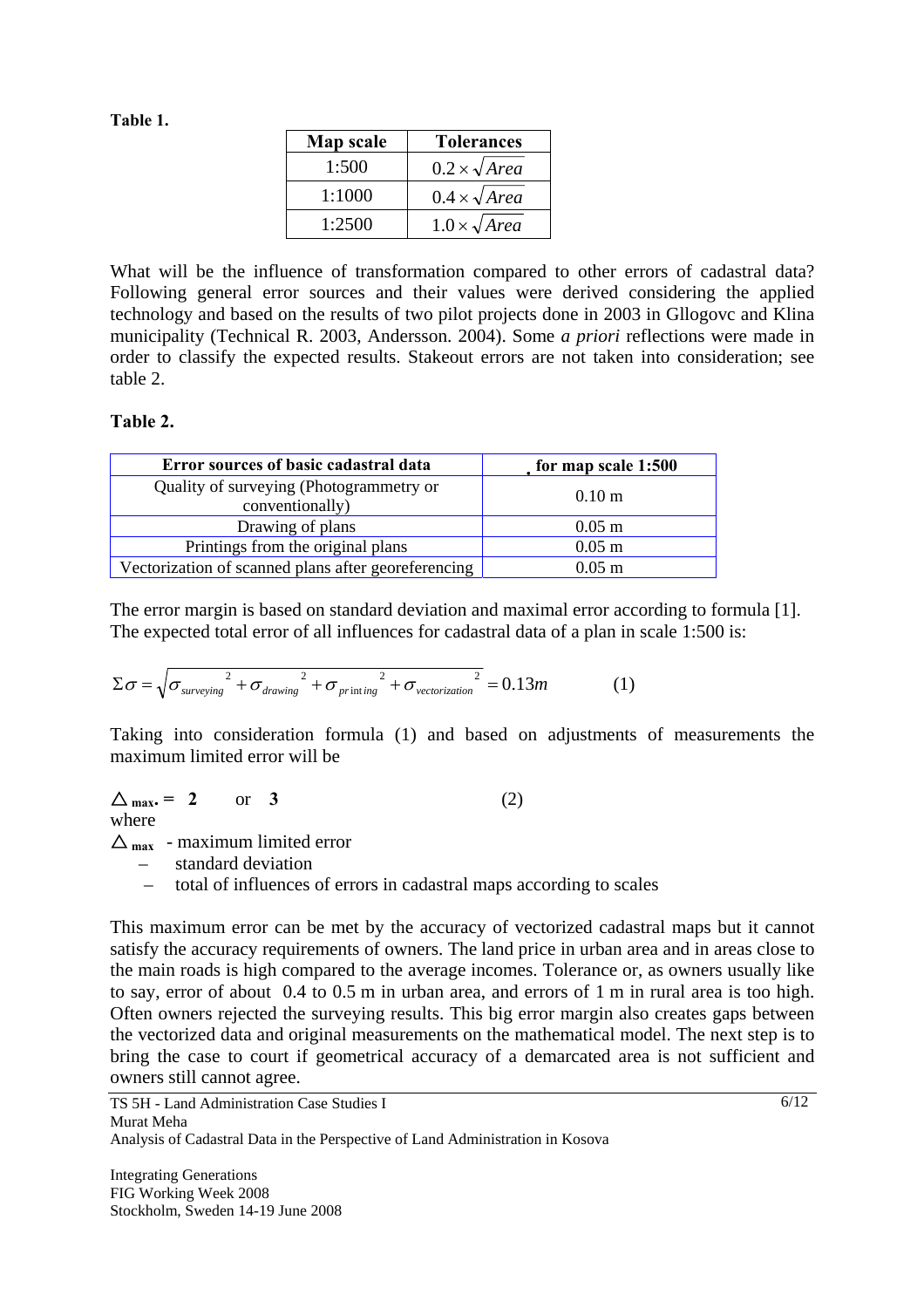Vectorized cadastral maps are in function since the Kosovar coordinate system is in place and vector data are useable for the whole territory of Kosovo.

Measures for quality control of data and how the data should fit in the current field situation can be made in different ways:

by first comparing the vector cadastral data with orthophotos from 2004;

based on probability, comparing the original surveying with maps and vectorized data;

- comparing all the surveying during the maintenance of cadastre with old maps and vectorized data;

- increasing the number of Kosovar points within an urban area;
- testing the user's needs;
- statistical approach to users if they are satisfied with quality;

Based on this we should have different stages of quality of cadastral maps and records. The quality cadastral data will serve many other important activities and long term expectations in economic development. Good quality and a well-maintained cadastre will empower people and the institutions that serve them.

### **2.2. Research of IPRR**

People want to use cadastre and secure rights on land. IPRR is the existing IT application of Kosovo Cadastre system. From the assessment made in October – December 2006 it is clear that the IPRR needs extensive modification to meet the needs of the Kosovo Cadastral Agency and Municipal Cadastral Offices in maintaining the Immoveable Property Right Register (Technical R.2008). The ongoing maintenance has also identified several weaknesses of the application. Some relevant issues of the IPRR application are:

- *The database design is not documented.*
- *There are circular links in the data model.*
- *Some logic of the data model is stored in the form of software algorithms.*
- *The present approach to cadastral object IDs, keys, indexing is insufficient.*
- *There is a significant amount of redundant data.*
- *There are inconsistent data instances.*

This means that the cadastral institutions must develop a new and thoroughly thought out database design that can meet the present and future needs.

In this paper research from in two Municipal Cadastre Offices in Kosovo during the period December 2007 to March 2008 is presented (Technical R. 2008). Investigations were made in a sample of cadastre zones in each MCO.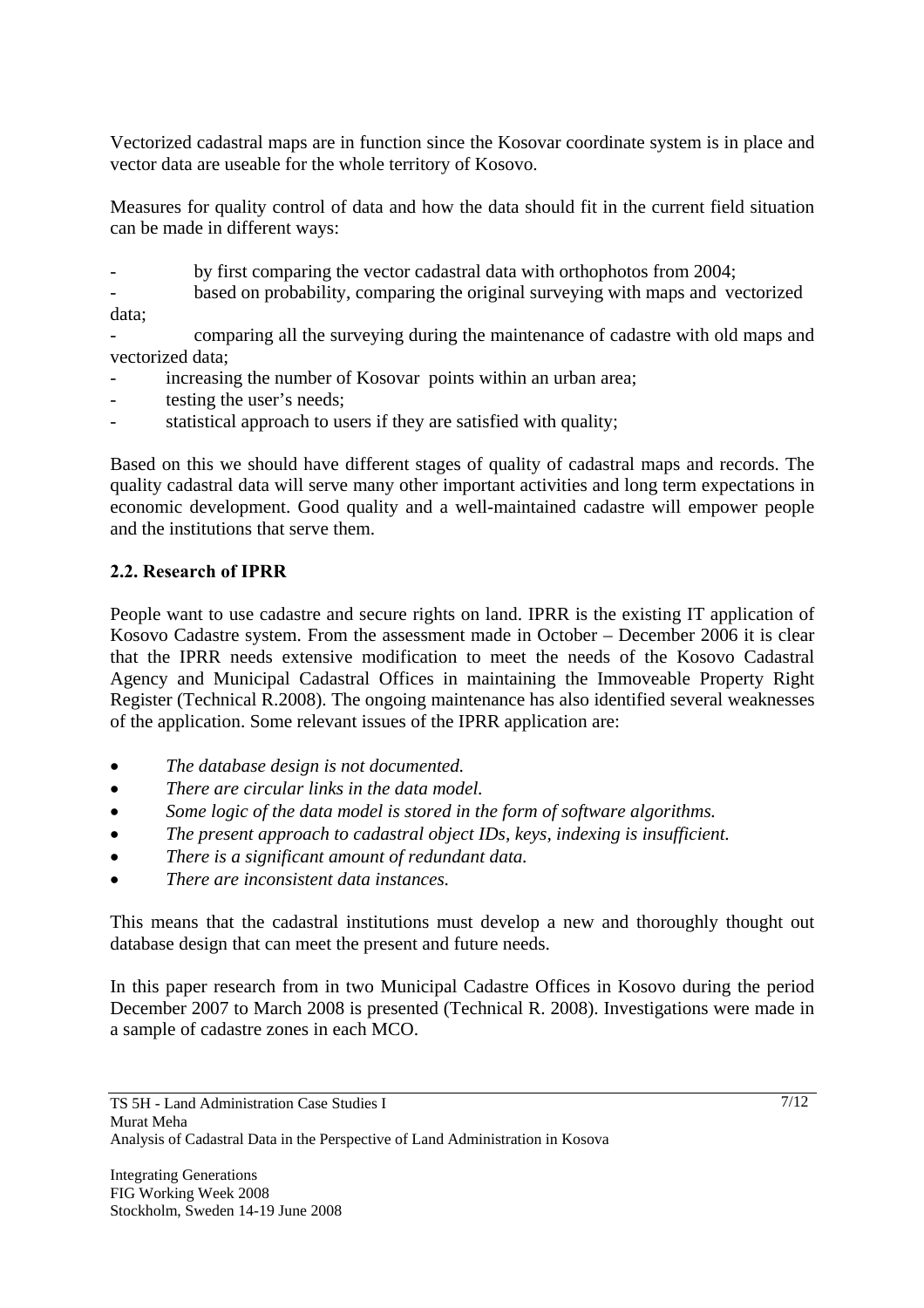The purpose of the research was:

- 1. To examine the quality of the maintenance of the 'manual' registration books;
- 2. To examine the quality of the maintenance of the 'digital' IPRR database;
- 3. To compare the data in the books with the data in the 'digital' IPRR database.

## **Results from research in two municipalities**

**- MCO Gjilan**. 410 registrations were checked. IPRR books are well maintained. No significant problems were reported with the use of IPRR application, apart from electrical power cuts. There were 48 miss-matches between the books and database, of which 4 were of high importance.

**- MCO Lipjan**. 790 registrations were checked. Maintenance of IPRR books is not satisfactory; the main problem is unclear writing. No significant problems were reported with using the IPRR application, apart from electrical power cuts. There were 394 miss-matches between the books and database, of which 352 were of high importance.

It became evident that there is a high number of miss-matches.

# **2.3. Examples as Case Study**

Sometimes the high-precision surveys are unnecessary provided that there is a suitable documentation of real-property boundaries. This is important for projects based on cadastral data but linked to the user's needs of cadastral maps and records like:

- land and property taxation;
- land planning and management;
- land reform:
- land mortgages;
- public utilization;
- development control;
- public communication;
- credit security;
- demographic analysis;
- monitoring of statistical data;
- environmental impact assessment;
- spatial planning;
- site management and protection.

In those cases it is necessary to have registered all property rights of certain parcels and the buildings linked to them. Cadastral data for other technical and cadastral purposes like the definition of parcels boundary need high accuracy. Law affects the data available in a variety of ways. The following list of the data contains two of the most important aspects: Quality of the data collection and purpose of the data collection (Navratil 2004). The question of how technical and legal quality combines remains open; the effect is that cadastral decisions are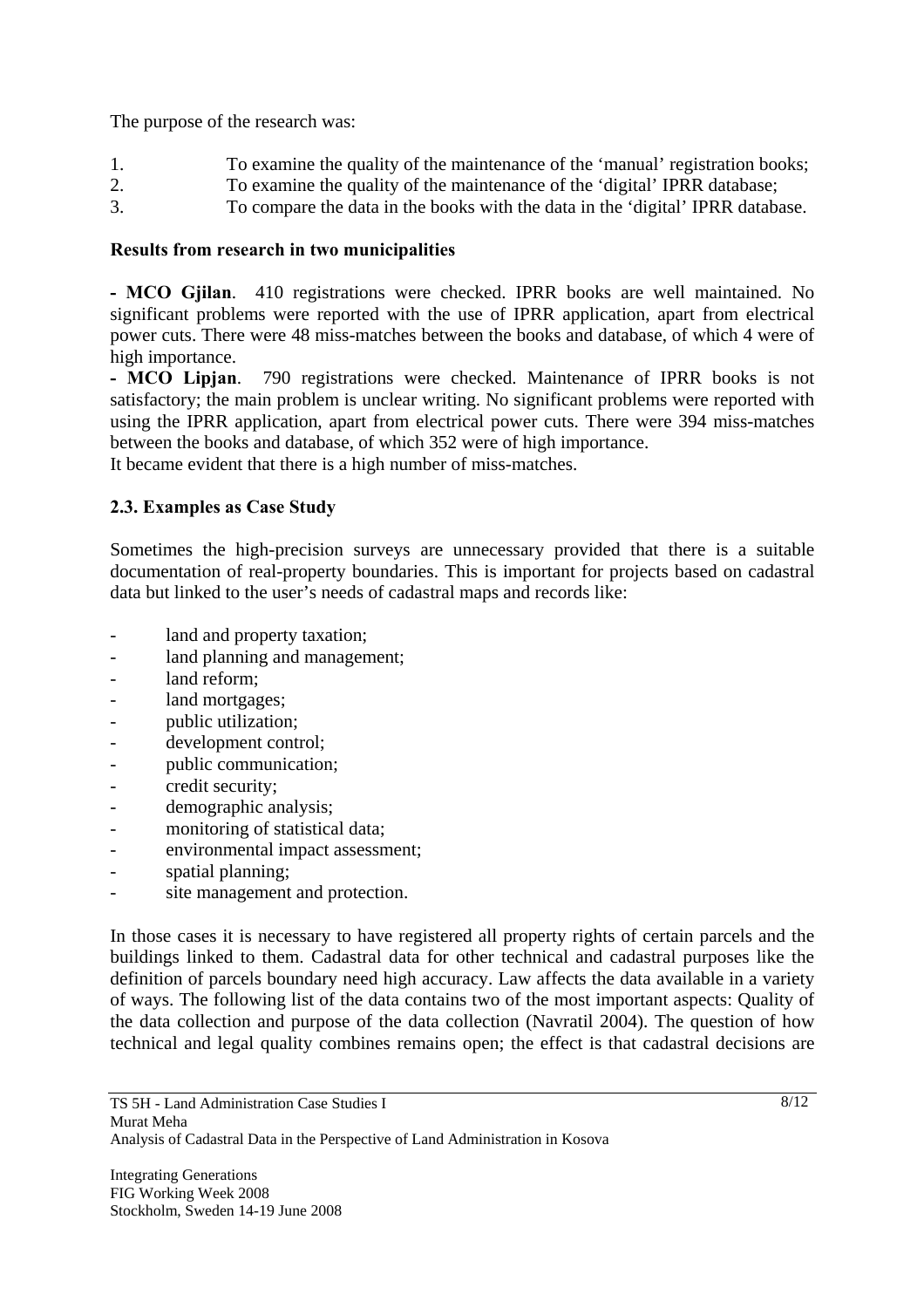often closely related to liability. From a legal perspective, security factors are very clear and have no error and no tolerances reapply.

Disagreement between different quality of data and different level of users in our country caused trouble to the users and producers of land information data. For this purpose Government of Kosovo appointed a group for National Spatial Data Infrastructure (NSDI) where the main role should have Cadastral information system.

The next two figures present the difference between vector data from old maps and the situation in 2004 for the same territory. Vector data are taken from the old maps and those are to a large extent outdated. Orthophotos have been produced from aerial photographs in spring 2004.

Fig 2, shows the situation in urban area. On the field is a lot of new construction – new buildings, creating new parcels as it is on orthophotos from 2004 but nor registered on cadastral model. In fig. 2. red lines show vectorized data from the old maps which are in cadastral model. Discrepancy is very high. In fig. 3. the rural area is shown. Compared with cadastral data and compared to orthophotos of 2004, there is an obvious difference. In fig. 3. red lines on orthophotos are from vector of old maps. In both cases the maintenance of cadastre has not been done. These big differences between vectorized data from the old maps and the current situation lead to the assumption that about 30% of the whole territory of Kosovo have similar problems.



**Figure 2.** Discrepancy in urban area

TS 5H - Land Administration Case Studies I Murat Meha Analysis of Cadastral Data in the Perspective of Land Administration in Kosova

Integrating Generations FIG Working Week 2008 Stockholm, Sweden 14-19 June 2008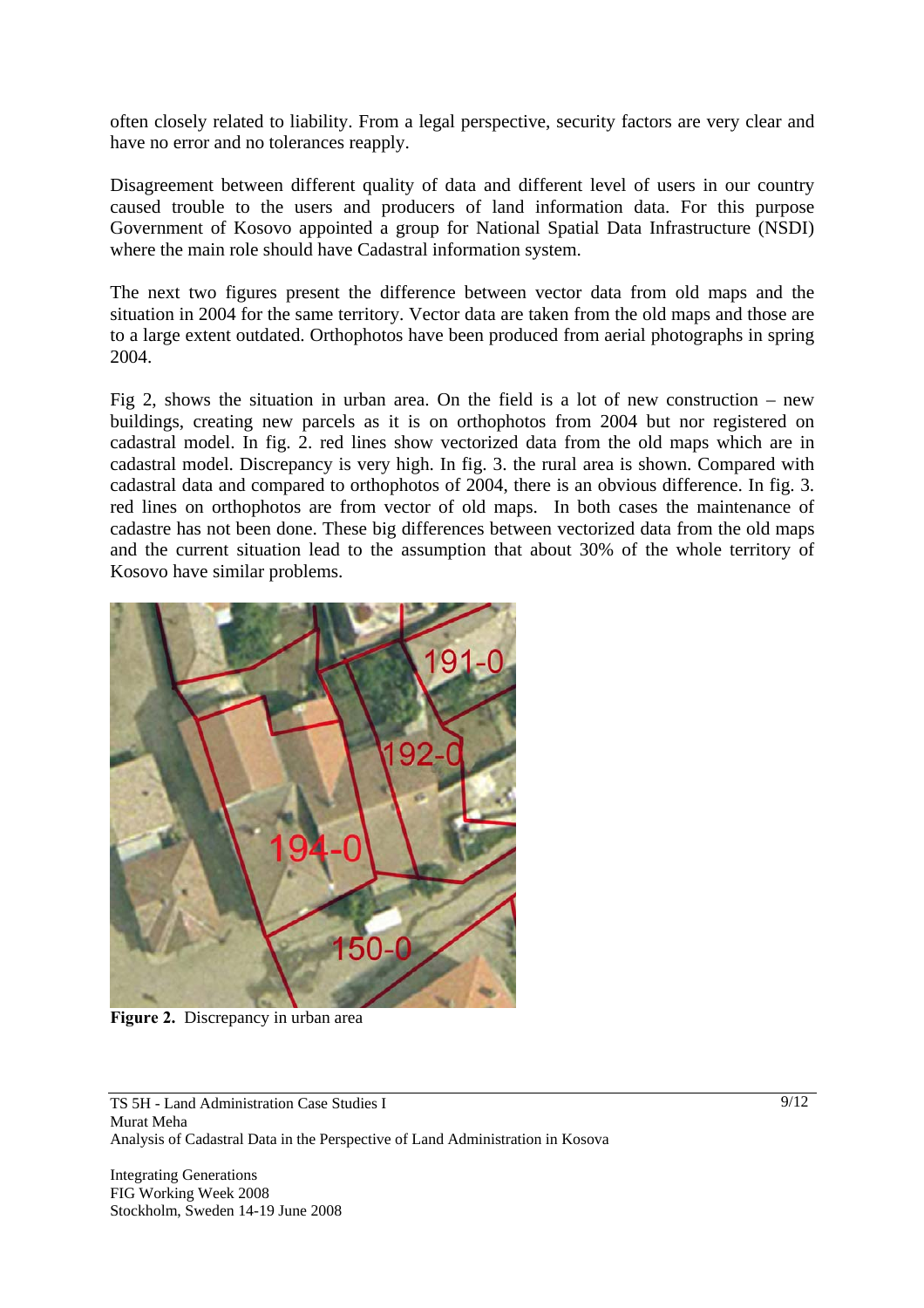

**Figure 3**. Discrepancy in rural area

The reason for the vectorization of the old maps is the fact that, during the recent war and the tragic history, the more actual cadastral maps and records are missing and that maintenance was not carried out regularly. This has led to an extraordinary situation in the cadastre, which has become increasingly outdated (Meha. 2004).

### **3. CONCLUSIONS**

Cadastral documents must be stored within database fulfilling all requirements of laws. Based on law of IPRR textual cadastral data which are in register are correct and cannot possibly be corrected without court procedure. In reality, parcels have unacceptable difference in area between field situation and register. In case that seller and buyer want to do transaction, the seller has to sign contracts for the area that is on the register. However, the area on the field will be different than the one in the register. The law defines that a contract is only valid if all people, who are signing the contract, have full contractual capacity as owners. In other case, the seller has to have authorization or inheritance. Looking on case study presented in this paper in municipality of Gjilani, from 410 registrations were 48 miss-matches between the books and database, of which 4 were of high importance. Than in municipality of Lipjan from 790 check registrations there were 394 miss-matches between the books and database, of which 352 were of high importance. Referring to results from two municipalities and expressing it in percentage means that discrepancy is about 28%. Cadastral data are part of public infrastructure. It is necessary to have good legal and technical quality of cadastral data. It became also evident that quality is only meaningful when the use is specified well and land rights are the same for all people.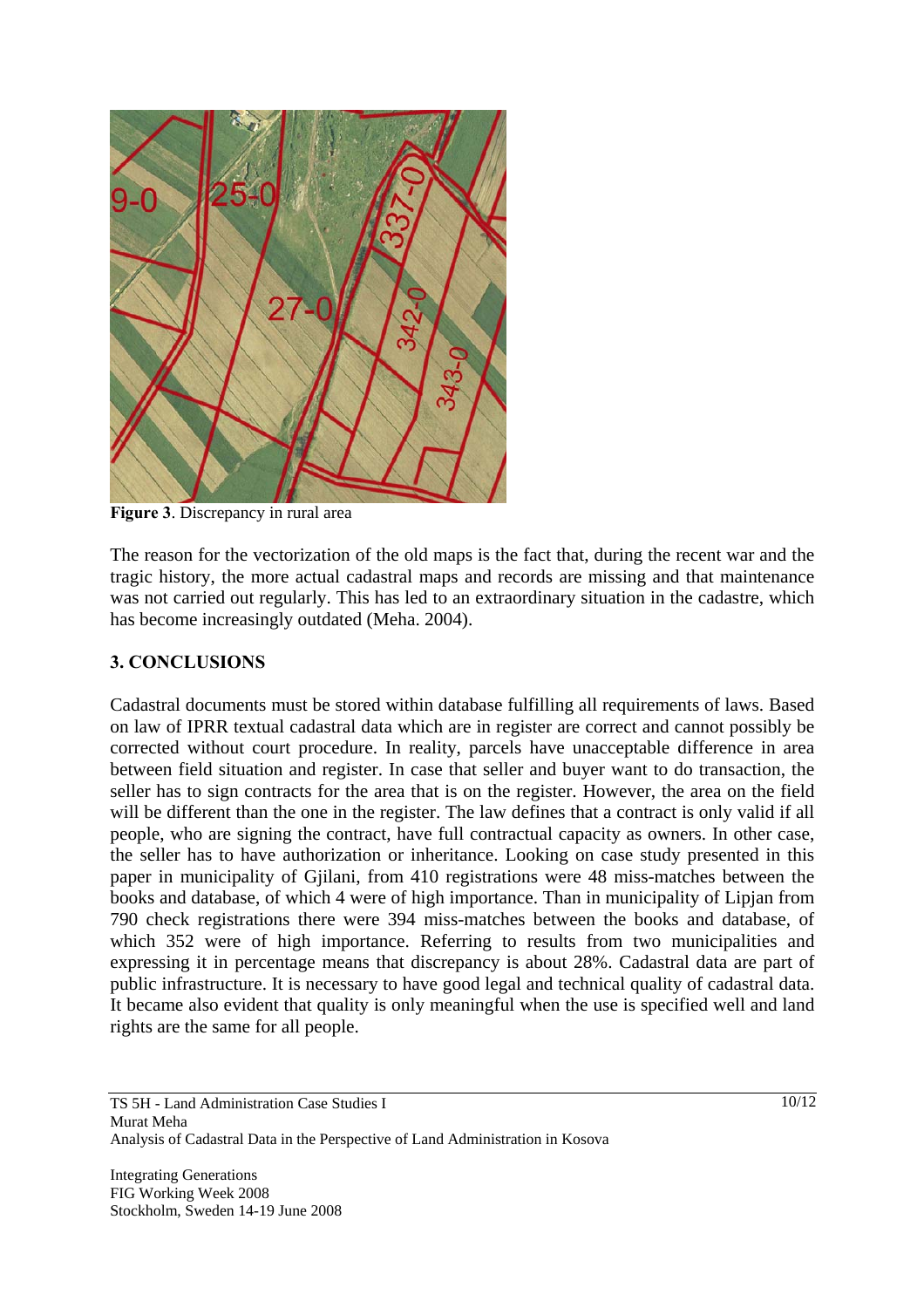We must see to it that the cadastral information system is running in both parts but it is also necessary to harmonize them as soon as possible.

### **REFERENCES**

**Andersson B. Pertti O. 2004.:** Towards Sustainable Land Administration in Kosovo KCA March 2004

**Council Regulation (EC) No 1698/2005.** Regulation on support for rural development by the European Agricultural Fund for Rural Development (EAFRD). p277/3

**Dale, P. and McLaughlin, J.D. (1988)**. *Land Information Management*. Clarendon Press, Oxford; Oxford University Press New York, ISBN 0198584059

**Goodchild; M.F. (1992),** Geographical Information Science, International Journal of Geographical Information Science, IJGIS 6(1) p 31-45.

**Kaufmann, J. Steudler, D,** Cadastre 2014 – a Vision for a Future Cadastral System, FIG Brighton 1998, book.

**Law NO. 2002/05.:** on the Establishment of an Immovable Property Rights Register.(Law on IPRR) The assembly of Kosova.

Law No. 2003/25 Law on Cadastre, The assembly of Kosova.

**Meha M, (2004),** Land Administration Before and After The War (1999) in Kosovo. Symposium on Land Administration in Post Conflict Areas, FIG. Commission 7. Geneva 29- 30th April 2004. www.fig.net. Swiss. Proceedings, p 127-134

**Meha M. (2005),** Guideline Cadastral Measurements in Kosova. Publisher Kosovo Cadastre Agency, Pristine, p 37.

**Meha, M. 2006.**: Effects of e-Cadastre in Land Administration in Kosovo and in Other Post Conflict Countries (0392), The XXIII Congress of the International Federation of Surveyors, FIG, Munich, Germany, 8-13, October 2006.

**Meha, M 2007.:** Analyzes of the Land Administration of Kosova in Period 2000-2007, Universum Journal. www.universum-ks.org.

**Meha, M. 2008**. Design of cadastral maps and cadastral model in Kosova. January 21-24, 2008 - 2nd ICCGIS – conference dates Borovets-Bullgaria, http://www.datamapbg.com/conference2008/index.html

**Navratil, G. Frank, A. U. Grum, E. 2004**. How Lawsaffects Data Quality .Proceedings of the International Symposium on the Spatial Data Quality. Volume 28b, Department of Geoinformation and Cartography, Wien, Austria.

**Technical Report 2008.** Survey on the quality of electronic and manual IPRR data, Draft report, Bloom&Orgut. March 2008

**Technical Report 2003.** Transformation of Cadastral Data from FRYREF30 to KOSOVAREF01 Geodetic Reference Frame*.* Kosovo Cadastre Support Program. Pristina.

**Thomas, J. (2006),** Future Approaches to Land Development across Preliminary results of the EU-INTERREG III C project, Germany. p 2.

**Ting, L. Williamson, I.P. 1999.:** Cadastral trends: A synthesis. The Australian Surveyor Vol. 4, No. 1, 46-54